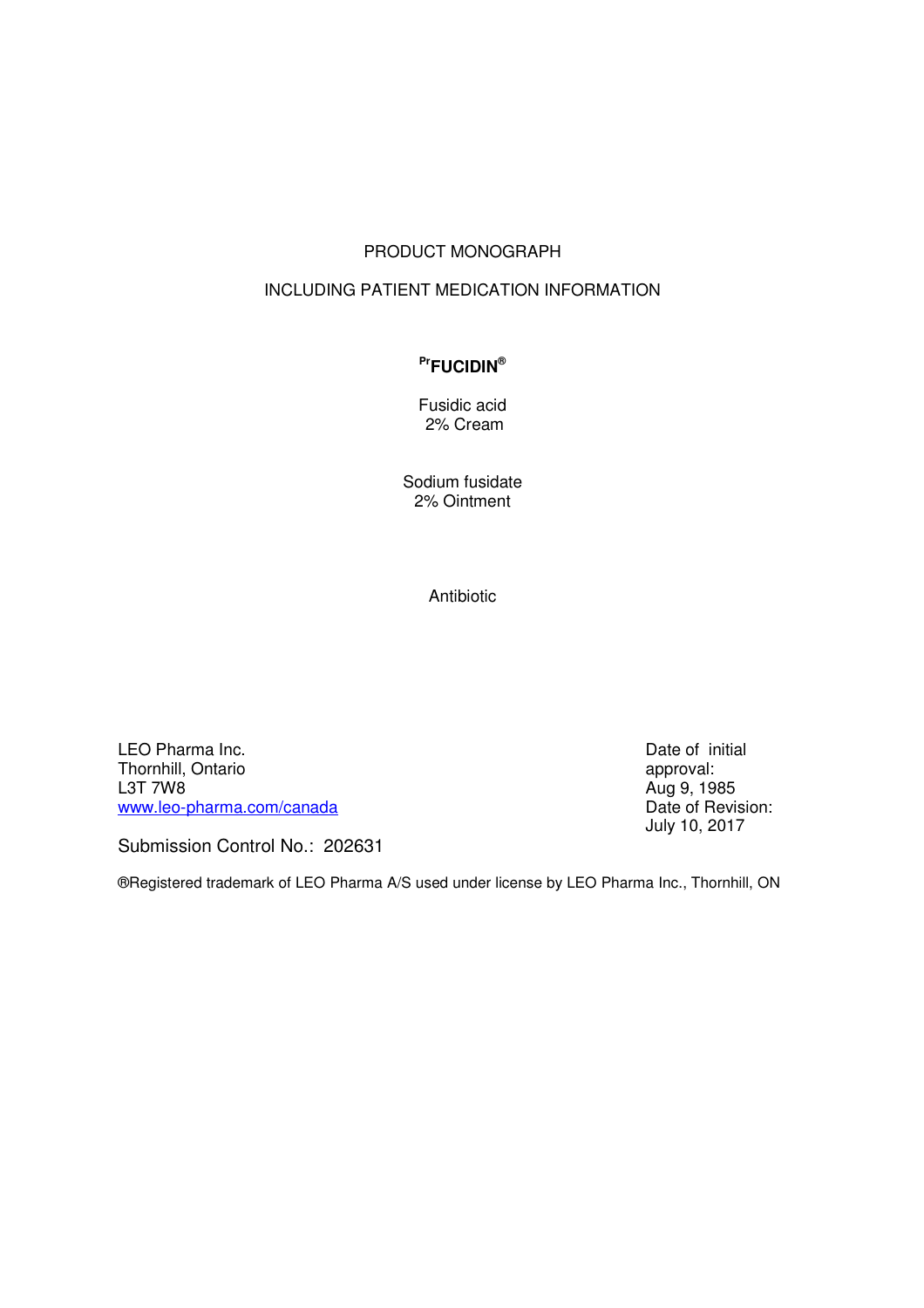# **Table of Contents**

|    | <b>INDICATIONS</b>                                   |     |  |  |  |  |
|----|------------------------------------------------------|-----|--|--|--|--|
| 2  |                                                      |     |  |  |  |  |
| 3  |                                                      |     |  |  |  |  |
|    | 31                                                   |     |  |  |  |  |
| 4  | <b>OVERDOSAGE</b>                                    |     |  |  |  |  |
| 5  | DOSAGE FORMS, STRENGTHS, COMPOSITION AND PACKAGING 4 |     |  |  |  |  |
| 6  |                                                      |     |  |  |  |  |
|    | 6.1                                                  |     |  |  |  |  |
|    | 6.1.1                                                |     |  |  |  |  |
|    | 6.1.2                                                |     |  |  |  |  |
| 7  |                                                      |     |  |  |  |  |
|    | 71                                                   |     |  |  |  |  |
|    | 72                                                   |     |  |  |  |  |
| 8  |                                                      |     |  |  |  |  |
| 9  |                                                      |     |  |  |  |  |
|    | 91                                                   |     |  |  |  |  |
| 10 |                                                      |     |  |  |  |  |
|    |                                                      |     |  |  |  |  |
| 11 |                                                      |     |  |  |  |  |
| 12 |                                                      |     |  |  |  |  |
| 13 |                                                      | 10  |  |  |  |  |
| 14 | <b>TOXICOLOGY.</b>                                   | .14 |  |  |  |  |
|    | <b>REFERENCES.</b><br>.18                            |     |  |  |  |  |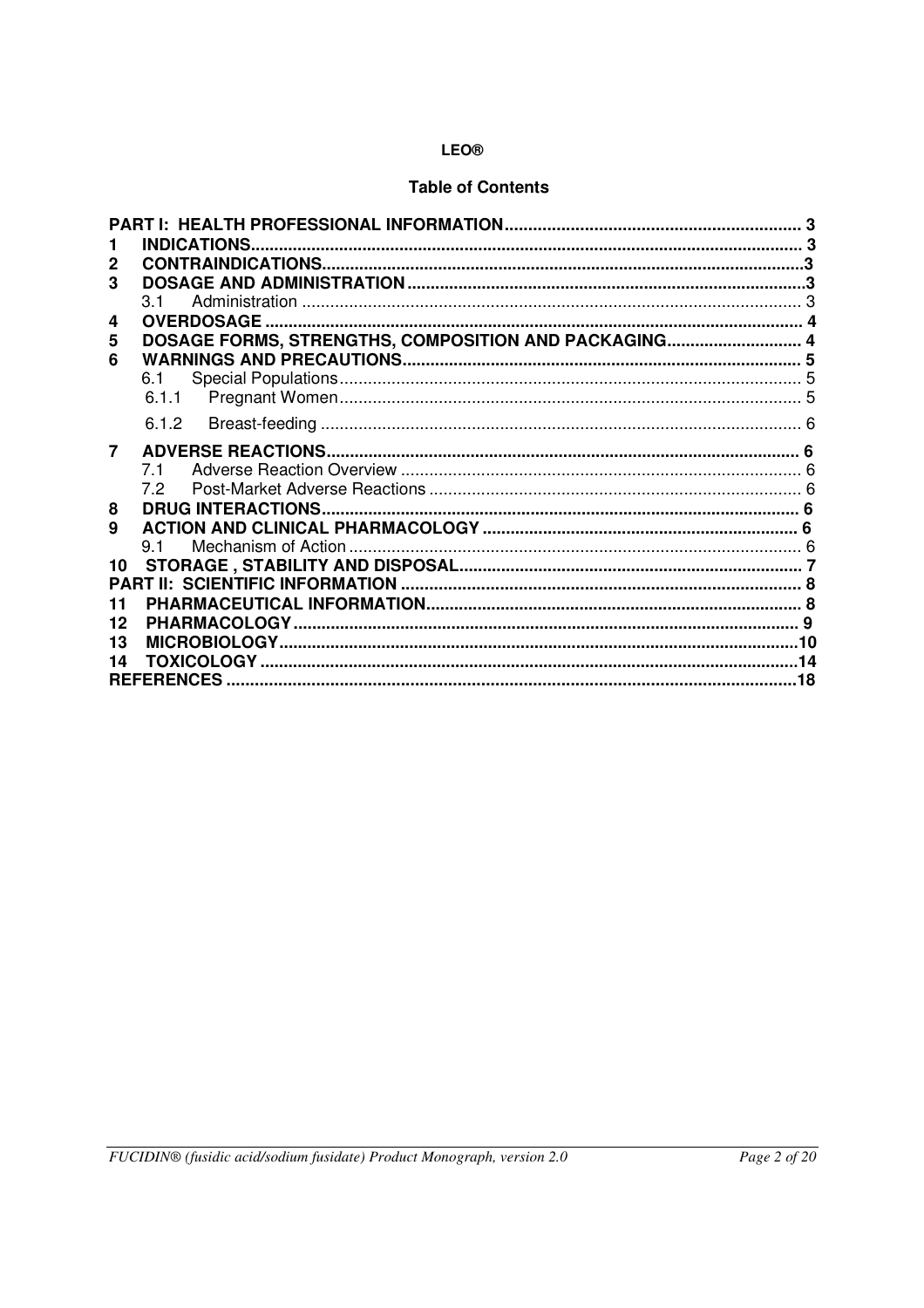# <span id="page-2-0"></span>**PART I: HEALTH PROFESSIONAL INFORMATION**

# <span id="page-2-1"></span>**1 INDICATIONS**

For use in the treatment of primary and secondary skin infections caused by sensitive strains of Staphylococcus aureus, Streptococcus spp and Corynebacterium minutissimum. Primary skin infections that may be expected to respond to treatment with FUCIDIN OINTMENT (sodium fusidate) and CREAM (fusidic acid) include: impetigo contagiosa, erythrasma and secondary skin infections such as infected wounds and infected burns.

To reduce the development of drug-resistant bacteria and maintain the effectiveness of FUCIDIN OINTMENT and CREAM and other antibacterial drugs, FUCIDIN OINTMENT and CREAM should be used only to treat infections that are proven or strongly suspected to be caused by bacteria.

Appropriate culture and susceptibility studies should be performed. However, while waiting results of these studies and, if antibiotic therapy is considered to be necessary, FUCIDIN OINTMENT and CREAM may be administered to those patients in whom an infection caused by susceptible bacteria is suspected. This antibiotic treatment may subsequently require modification once these results become available.

In addition, local concentrations of FUCIDIN OINTMENT and CREAM are active against other Corynebacteria spp. No cross-resistance has been observed to date between FUCIDIN and other antibiotics presently in clinical use.

Resistance to FUCIDIN has readily been induced in vitro. The development of resistance has also been shown to occur in the clinical setting.

Consideration should be given to official guidance on the appropriate use of antibacterial agents.

### <span id="page-2-2"></span>**2 CONTRAINDICATIONS**

Fusidic acid 2% cream and Sodium fusidate 2% ointment are contraindicated in patients who are hypersensitive to these drugs or to any ingredient in the formulations, including nonmedicinal ingredient, or component of the container. For a complete listing, see Dosage Forms, Strengths, Composition and Packaging.

### <span id="page-2-3"></span>**3 DOSAGE AND ADMINISTRATION**

### <span id="page-2-4"></span>**3.1 Administration**

A small amount of FUCIDIN OINTMENT or CREAM should be applied to the lesion two to three times daily for 7-14 days. Whenever the lesion is to be covered with a gauze dressing, less frequent applications (1 or 2 daily) may be used. In impetigo contagiosa, it has been shown to be unneccessary to remove the crusts before application of FUCIDIN OINTMENT or CREAM.

When required, incision and drainage of infected skin lesions should be carried out before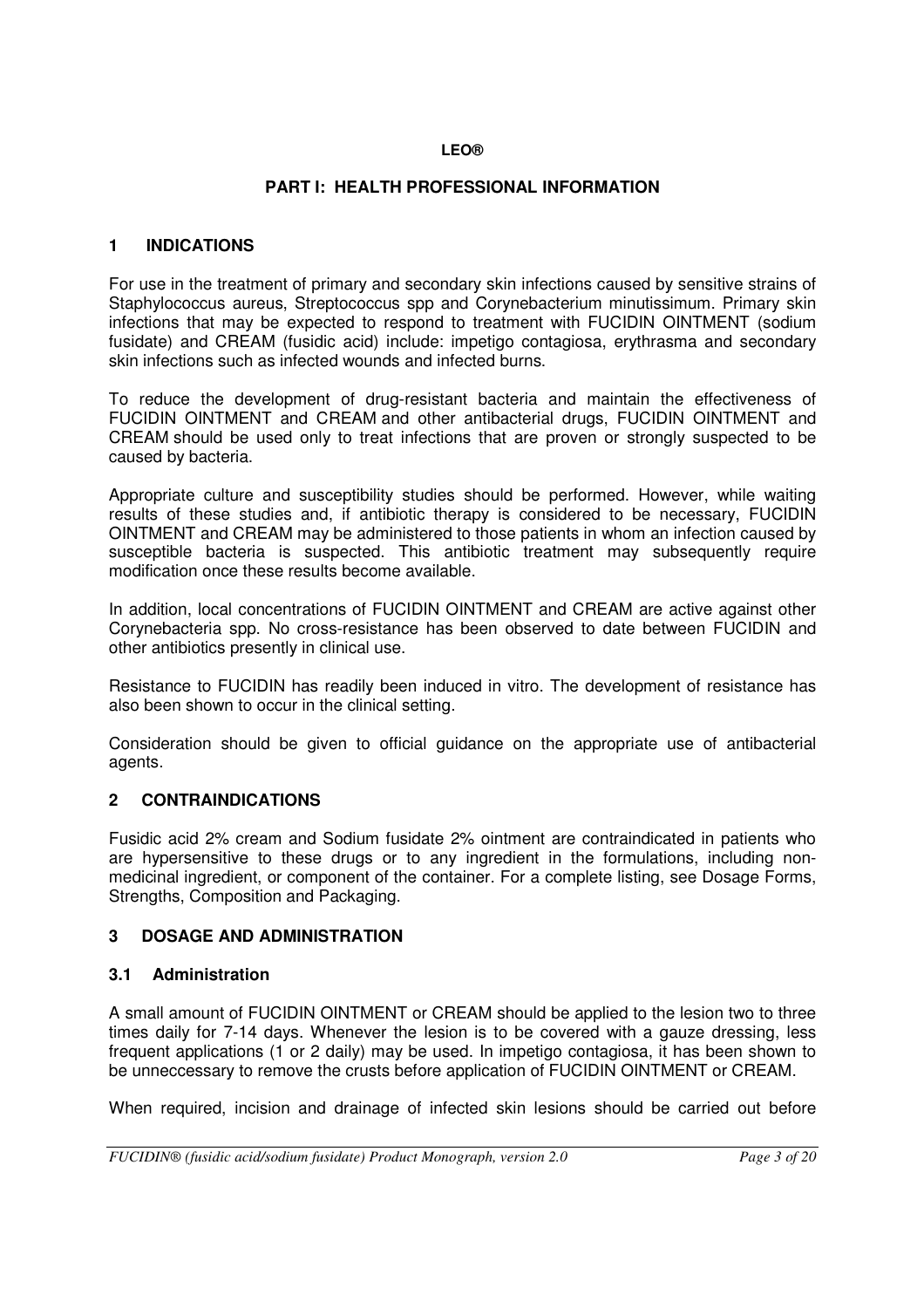treatment with FUCIDIN OINTMENT or CREAM.

# <span id="page-3-0"></span>**4 OVERDOSAGE**

For topically applied fusidic acid, no information concerning potential symptoms and signs due to overdose administration is available.

Systemic consequences of an overdose of the active substance after accidental oral intake are unlikely to occur. The amount of fusidic acid in one tube of FUCIDIN OINTMENT or CREAM does not exceed the oral daily dose of systemic treatment.

For management of a suspected drug overdose, contact your regional Poison Control Centre.

# <span id="page-3-1"></span>**5 DOSAGE FORMS, STRENGTHS, COMPOSITION AND PACKAGING**

| Route of<br>Administration                                    | Dosage Form /<br><b>Strength/Composition</b>                                  | <b>Non-medicinal Ingredients</b>                                                                                                                                                                        |
|---------------------------------------------------------------|-------------------------------------------------------------------------------|---------------------------------------------------------------------------------------------------------------------------------------------------------------------------------------------------------|
| Fusidic acid 2% cream:<br>topical<br>white to off-white cream |                                                                               | all-rac-α-tocopherol, butylhydroxyanisole<br>(E320), cetyl alcohol, glycerol (85%),<br>hydrochloric acid, white soft paraffin,<br>liquid paraffin, polysorbate 60,<br>potassium sorbate, purified water |
| topical                                                       | Sodium fusidate 2%<br>ointment: translucent<br>yellowish to white<br>ointment | $all$ -rac- $\alpha$ -tocopherol,<br>butylhydroxytoluene (E321), cetyl<br>alcohol, white soft paraffin, liquid<br>paraffin, wool fat (lanolin)                                                          |

### **Packaging**

FUCIDIN CREAM: Available in aluminium tubes of 15 g and 30 g covered with internal epoxyphenol lacquer The tube has re-closable high density polyethylene screw cap.. FUCIDIN OINTMENT: Available in aluminium tubes of 15 g and 30 g covered with internal epoxyphenol lacquer The tube has re-closable high density polyethylene screw cap.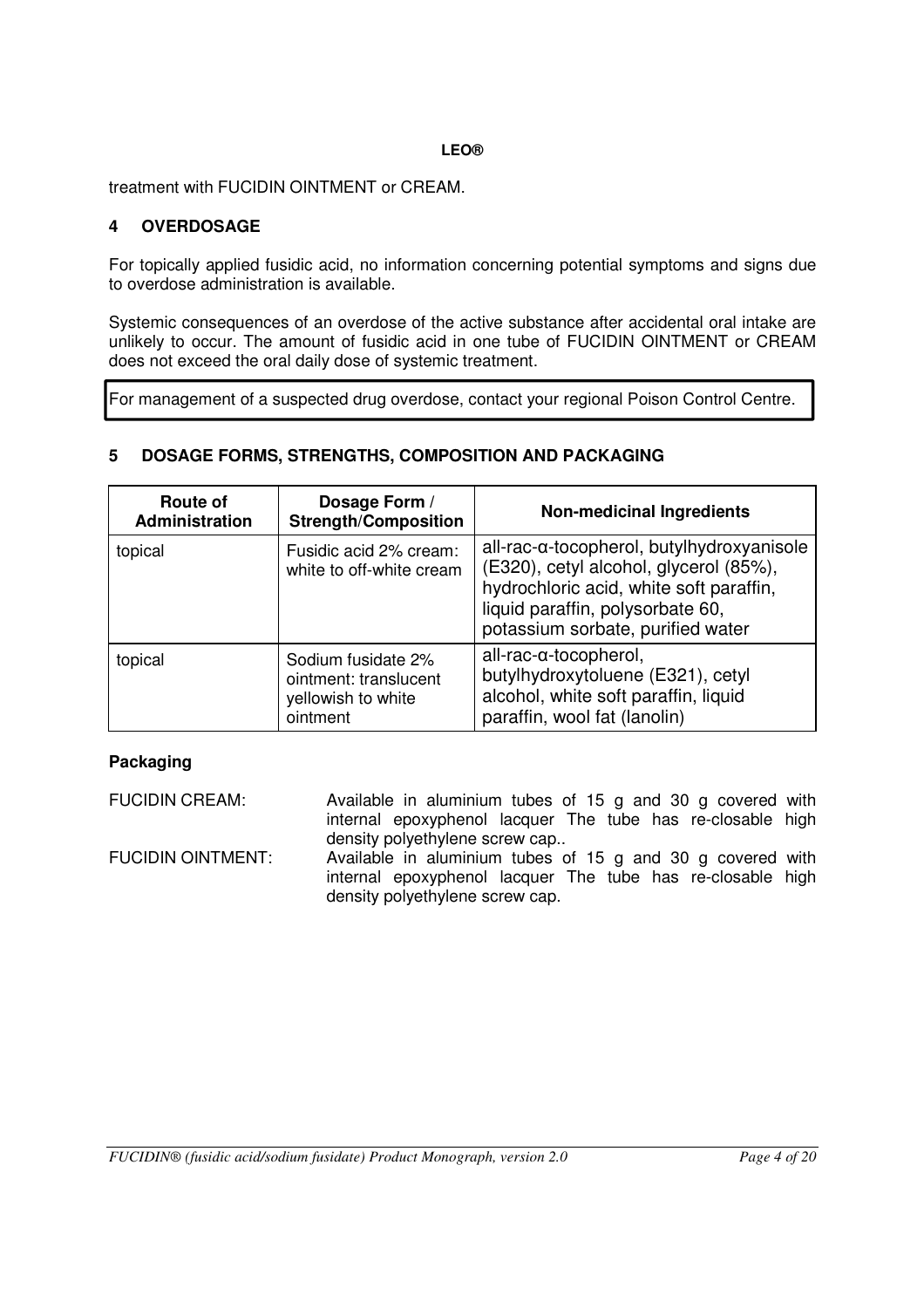# <span id="page-4-0"></span>**6 WARNINGS AND PRECAUTIONS**

### **General**

Treatment of severe or refractory skin lesions should be supplemented with the administration of a systemic antibacterial agent. Use of topical antibiotics occasionally allows overgrowth of non-susceptible organisms. If this occurs, or irritation or sensitization develops, treatment with FUCIDIN OINTMENT or CREAM should be discontinued and appropriate therapy instituted.

### **Susceptibility/Resistance**

### **Development of Drug-Resistant Bacteria**

Prescribing FUCIDIN OINTMENT and CREAM in the absence of a proven or strongly suspected bacterial infection is unlikely to provide benefit to the patient and risks the development of resistant organisms.

### **Potential for Microbial Overgrowth**

Bacterial resistance among *Staphylococcus aureus* has been reported to occur with the use of topical FUCIDIN. As with all antibiotics, extended or recurrent use of fusidic acid may increase the risk of developing antibiotic resistance. Limiting therapy with topical fusidic acid to no more than 14 days at a time will minimize the risk of developing resistance.

### **Fertility**

There are no clinical studies with topical FUCIDIN regarding fertility. No effects in women of childbearing potential are anticipated, since systemic exposure following topically applied fusidic acid/sodium fusidate is negligible.

#### **Skin**

FUCIDIN CREAM contains butyl hydroxyanisole, cetyl alcohol and potassium sorbate. These excipients may cause local skin reactions (e.g. contact dermatitis). Butyl hydroxyanisole may also cause irritation to the eyes and mucous membranes. FUCIDIN CREAM should therefore be used with care when applied in the proximity of the eyes.

FUCIDIN OINTMENT contains cetyl alcohol and hydrous lanolin. These excipients may cause local skin reactions (e.g. contact dermatitis). FUCIDIN OINTMENT contains butylhydroxytoluene (E321) which may cause local skin reactions (e.g. contact dermatitis) or irritation to the eyes and mucous membranes. When FUCIDIN OINTMENT is used on the face; care should be taken to avoid the eyes as the excipients in the ointment may cause conjunctival irritation.

### <span id="page-4-1"></span>**6.1 Special Populations**

#### <span id="page-4-2"></span>**6.1.1 Pregnant Women**

The safety of FUCIDIN in the treatment of infections during pregnancy has not been established. There is evidence to suggest that following systemic administration the drug can penetrate the placental barrier. If the administration of FUCIDIN to pregnant patients is considered to be necessary, its use requires that the potential benefits be weighed against the possible hazards to the foetus.

Animal studies have not demonstrated teratogenicity with fusidic acid.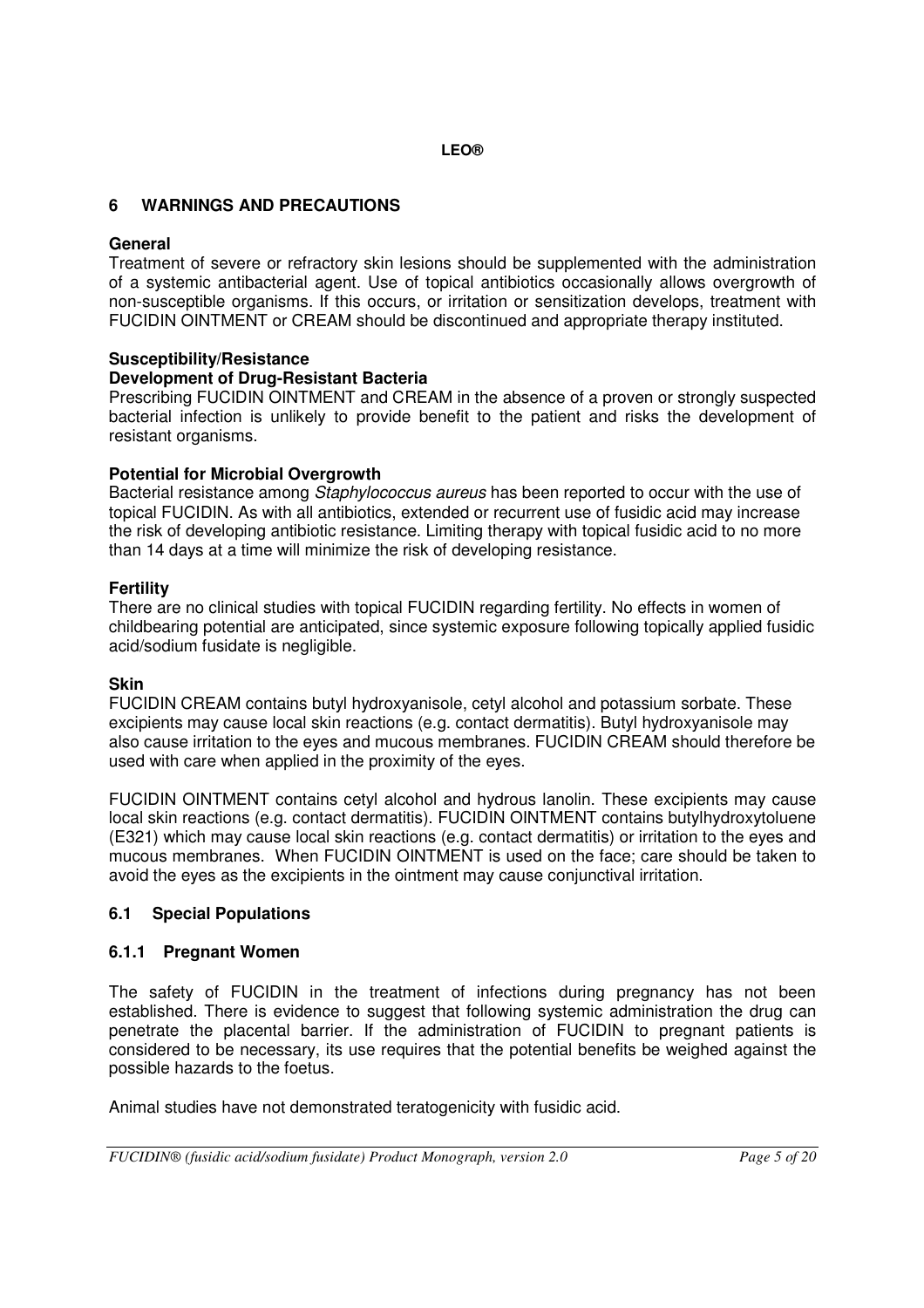# <span id="page-5-0"></span>**6.1.2 Breast-feeding**

The safety of FUCIDIN for the treatment of infections in women who are breastfeeding has not been established.

Following systemic administration Fusidic acid has been detected in the milk of nursing mothers.

The use of FUCIDIN during lactation requires that the potential benefits be weighed against the risks to the nursing infant.

It is recommended to avoid applying FUCIDIN on the breast to protect the nursing infant from unintentional oral drug uptake.

# <span id="page-5-1"></span>**7 ADVERSE REACTIONS**

### <span id="page-5-2"></span>**7.1 Adverse Reaction Overview**

In patients with dermatoses treated with FUCIDIN OINTMENT, mild irritation that did not usually require discontinuance of therapy has been occasionally reported. The application of FUCIDIN OINTMENT to deep leg ulcers has been associated with pain. Reports of hypersensitivity reactions have been rare.

### <span id="page-5-3"></span>**7.2 Post-Market Adverse Reactions**

The following post-market adverse drug reactions have been reported from world wide experience with FUCIDIN CREAM and FUCIDIN OINTMENT:

Conjunctivitis, Dermatitis (incl. dermatitis contact, eczema), Rash\*, Pruritus, Uriticaria, Blister, Erythema, Angioedema, Hypersensitivity, Application site pain and Application site irritation.

\*Various types of rash reactions such as erythematous, pustular, vesicular, maculo-papular and papular have been reported. Rash generalised has also occurred.

### <span id="page-5-4"></span>**8 DRUG INTERACTIONS**

No interaction studies have been performed. Interactions with systemically administered medicinal products are considered minimal as the systemic absorption of topical FUCIDIN is negligible.

### <span id="page-5-5"></span>**9 ACTION AND CLINICAL PHARMACOLOGY**

### <span id="page-5-6"></span>**9.1 Mechanism of Action**

The antibacterial action of fusidic acid results from the inhibition of bacterial protein synthesis. The drug interferes with amino acid transfer from aminoacylsRNA to protein on the ribosomes. Fusidic acid may be bacteriostatic or bactericidal depending on inoculum size. Although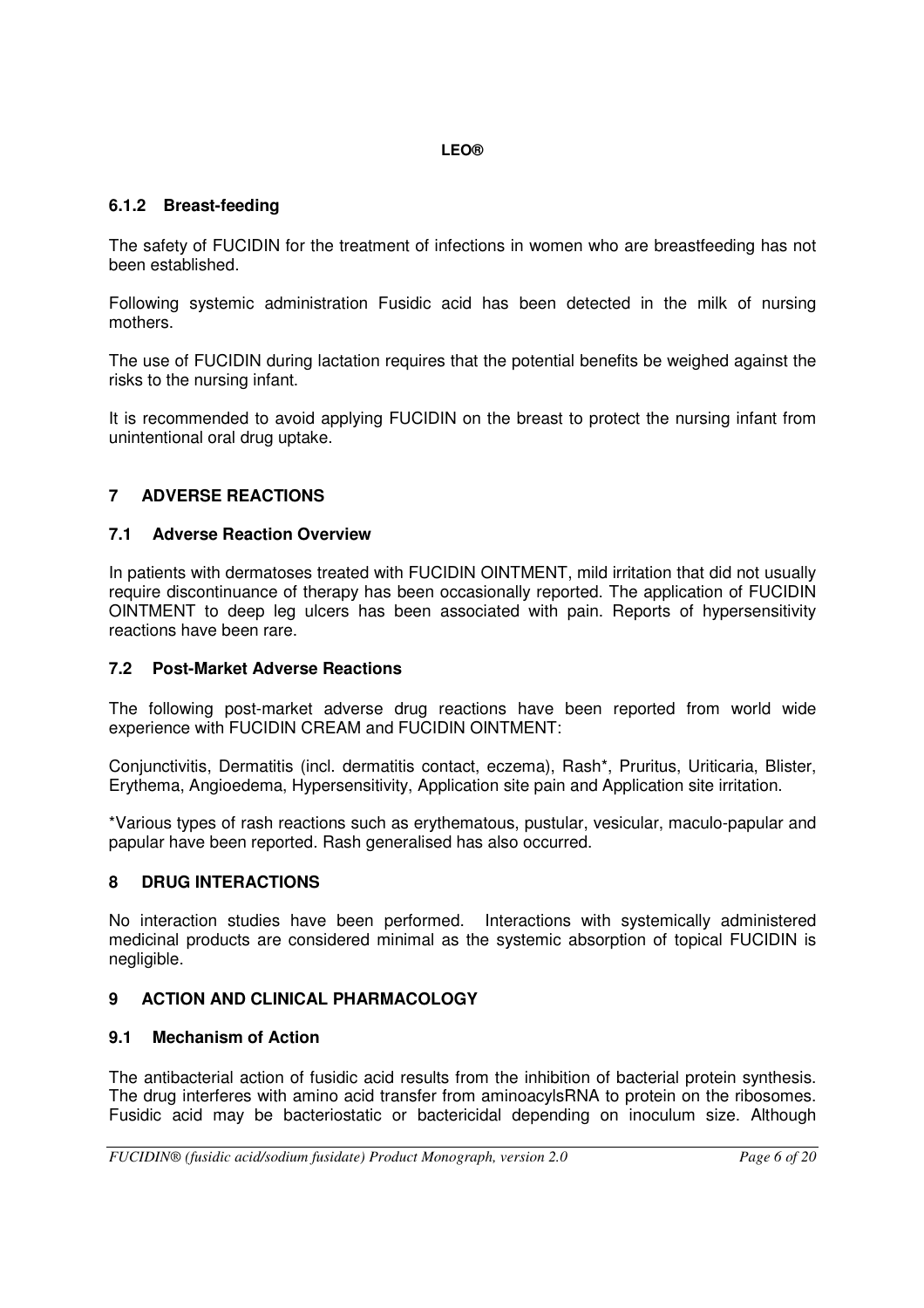bacterial cells stop dividing almost within two minutes after contact with the antibiotic in vitro, DNA and RNA synthesis continue for 45 minutes and 1-2 hours, respectively.

FUCIDIN (fusidic acid) is virtually inactive against Gram-negative bacteria. The differences in activity against Gram-negative and Gram-positive organisms are believed to be due to a difference in cell wall permeability.

Mammalian cells are much less susceptible to inhibition of protein synthesis by FUCIDIN than sensitive bacterial cells. These differences are believed to be due primarily to a difference in cell wall permeability.

### <span id="page-6-0"></span>**10 STORAGE , STABILITY AND DISPOSAL**

FUCIDIN CREAM: Store below 30 °C.<br>FUCIDIN OINTMENT: Store below 30 °C. Store below 30 $°C$ . Use within 3 months of first opening the tube.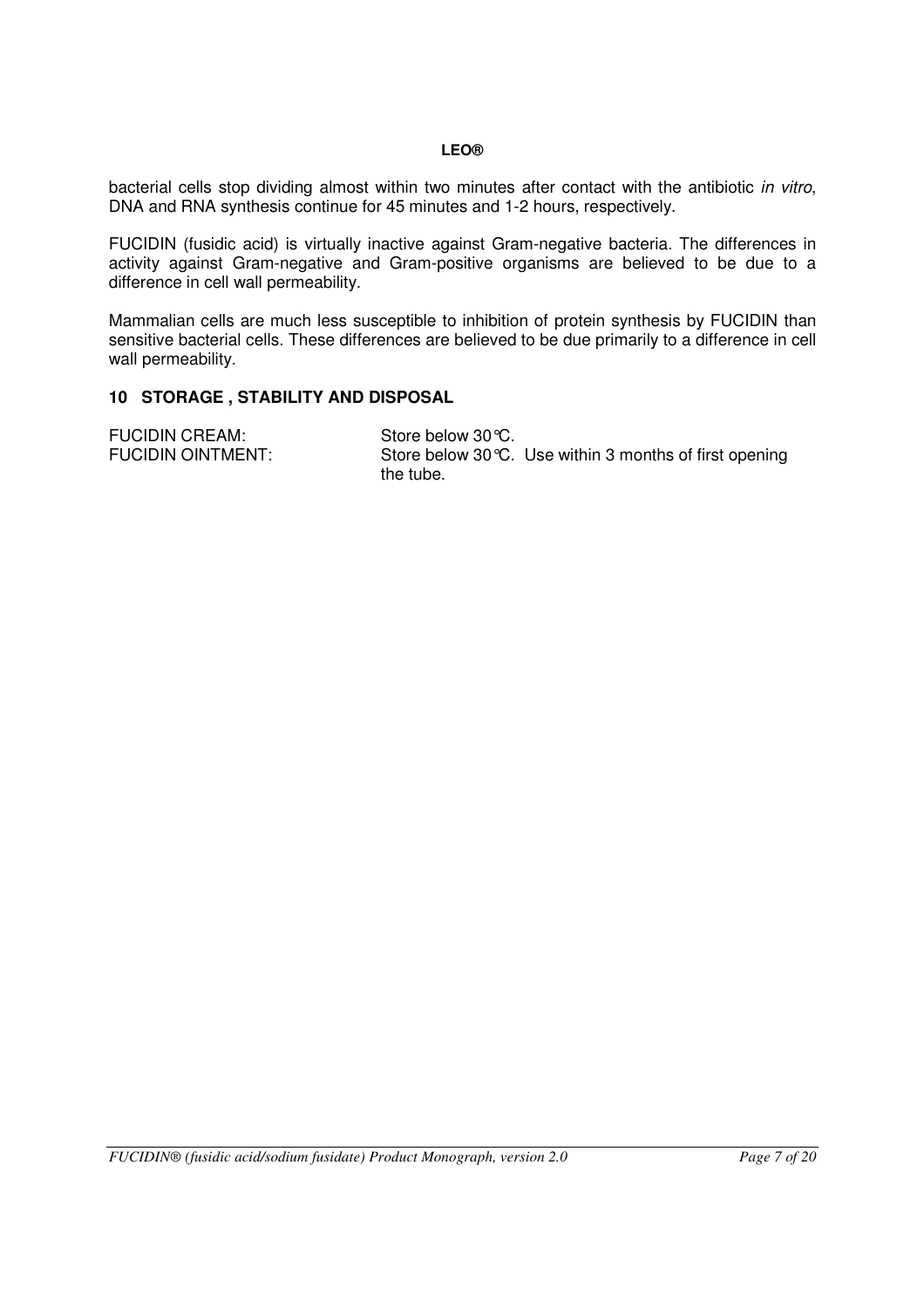# <span id="page-7-0"></span>**PART II: SCIENTIFIC INFORMATION**

### <span id="page-7-1"></span>**11 PHARMACEUTICAL INFORMATION**

# **Drug Substance**

| Proper name:        | <b>Fusidic Acid Hemihydrate</b>                                                                                                                                     |
|---------------------|---------------------------------------------------------------------------------------------------------------------------------------------------------------------|
| Chemical name:      | $ent-(17Z)-16\alpha$ (Acetyloxy)-3 $\beta$ , 11 $\beta$ -dihydroxy-4 $\beta$ , 8, 14-<br>trimethyl-18-nor-5β,10α-cholesta-17(20),24-dien-21-oic acid<br>hemihydrate |
| Molecular formula:  | $C_{31}H_{48}O_6 \cdot 1/2H_2O$                                                                                                                                     |
| Molecular mass:     | 525.7                                                                                                                                                               |
| Structural formula: |                                                                                                                                                                     |



Physicochemical properties: White crystalline powder, insoluble in water.

# **Drug Substance**

| Proper name:   | Sodium Fusidate                                                                                                                                                          |
|----------------|--------------------------------------------------------------------------------------------------------------------------------------------------------------------------|
| Chemical Name: | Sodium $(Z)$ -ent-16 $\alpha$ -(acetyloxy)-3 $\beta$ ,11 $\beta$ -dihydroxy-4 $\beta$ ,8,14-<br>trimethyl-18-nor-5 $\beta$ ,10 $\alpha$ -cholesta-17(20),24-dien-21-oate |

*FUCIDIN® (fusidic acid/sodium fusidate) Product Monograph, version 2.0 Page 8 of 20*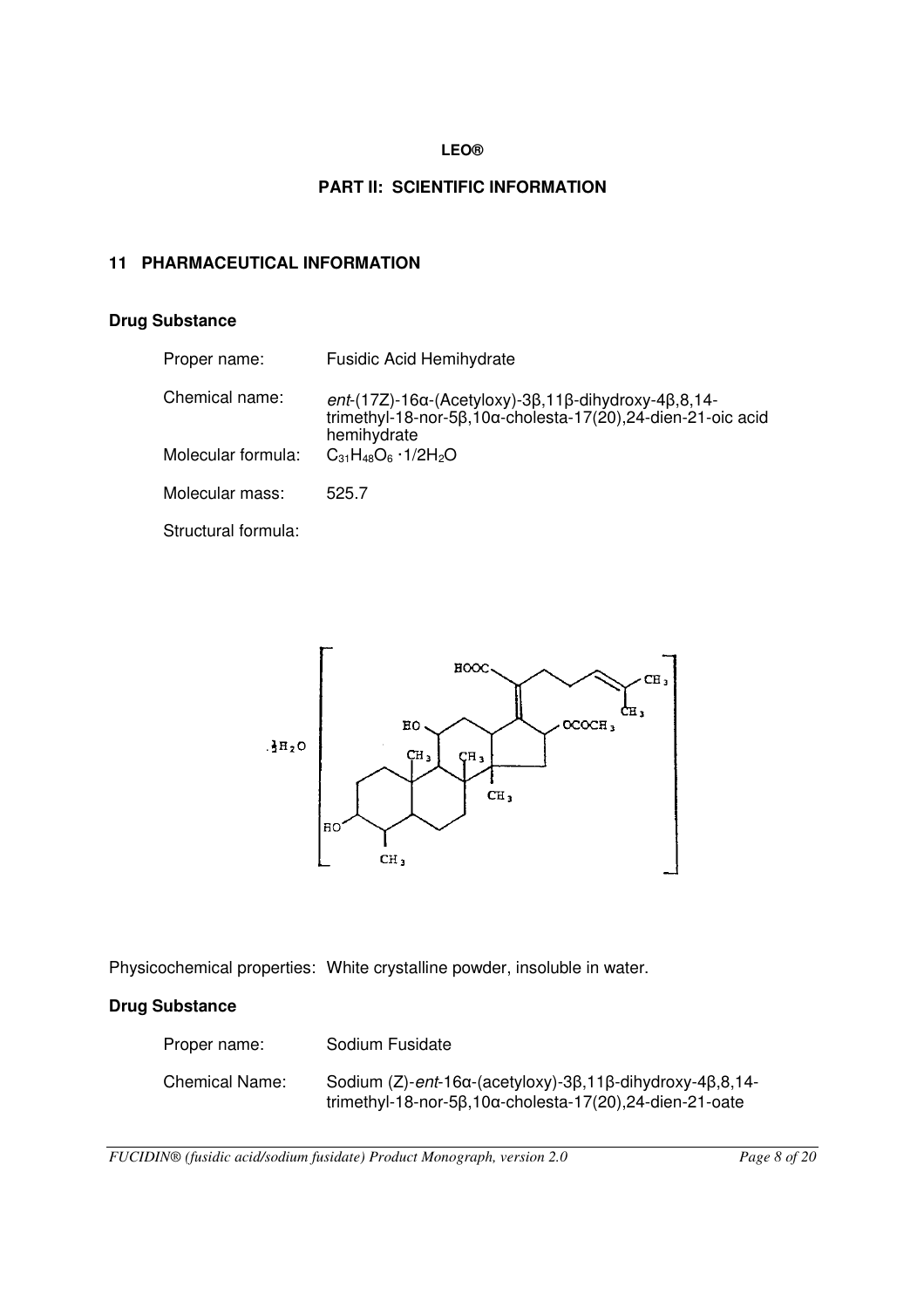Molecular Formula:  $C_{31}H_{47}NaO_6$ 

Molecular Weight:538.7

Structural formula:



Physicochemical properties: Sodium fusidate is a white crystalline powder, soluble in one part of water at 20°C.

# <span id="page-8-0"></span>**12 PHARMACOLOGY**

FUCIDIN shows strong surface activity and is also fat soluble (Stewart, 1964). Using titriated FUCIDIN OINTMENT, Hart (1978) demonstrated the systemic absorption of the OINTMENT applied to the shaved backs of rabbits. Pre-treatment with 1% sodium lauryl sulfate in petroleum jelly increased absorption by from 0.02% to 0.16% to 0.2% to 3.4%. Vickers (1969) using excised human skin demonstrated penetration by fusidic acid and by sodium fusidate comparable to that seen with glucocorticoids. This was later confirmed by Knight (1969). In 1968, Kjelstrup demonstrated the penetration and accumulation of FUCIDIN in subcutaneous infected tissue in cases of atheromas. Penetration has also been demonstrated in the skin of an amputated finger, as well as in treated fingers and in bone periosteum.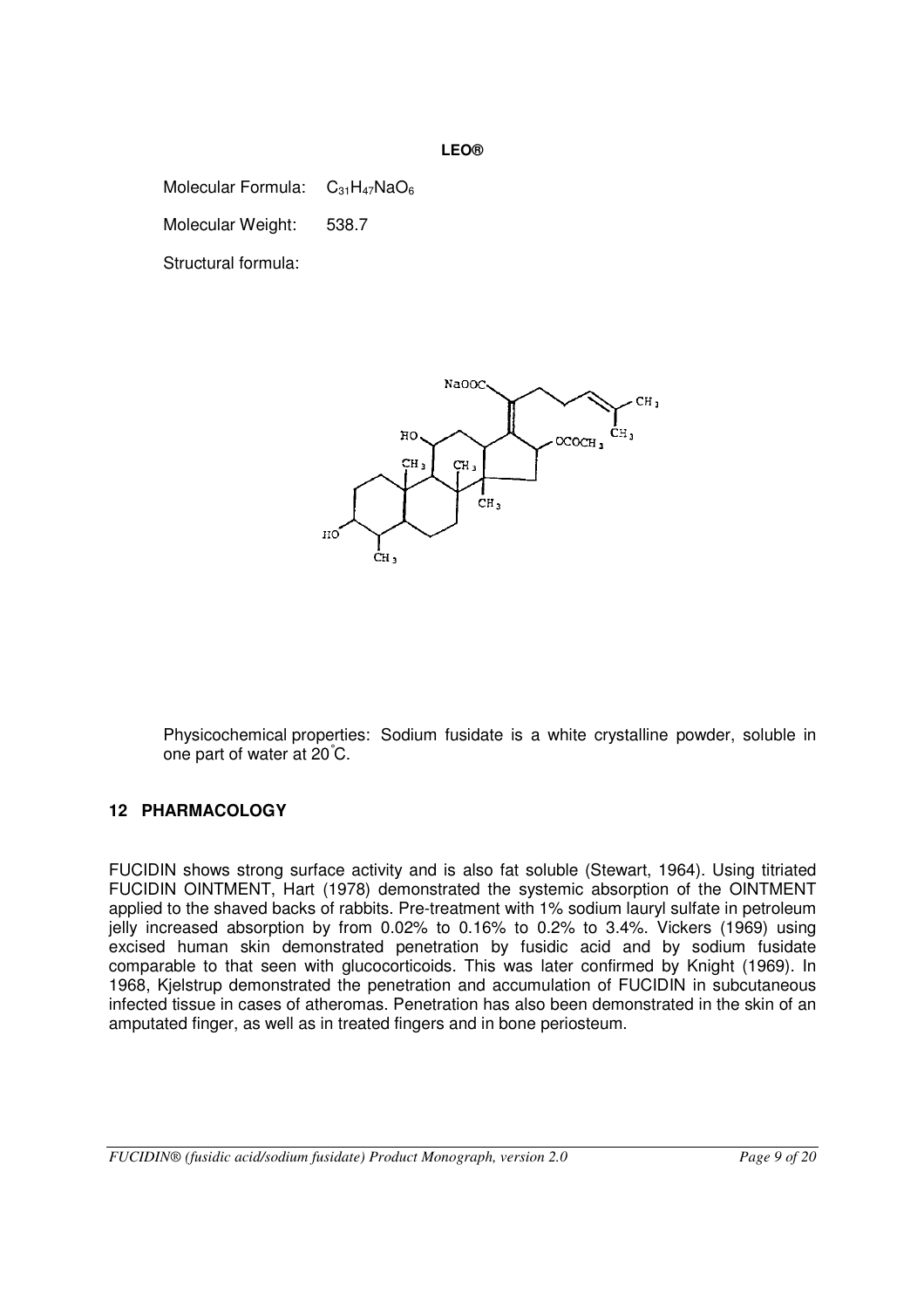# <span id="page-9-0"></span>**13 MICROBIOLOGY**

### **In Vitro Studies**

FUCIDIN is active in vitro against Gram-positive bacteria and Neisseria species, but has almost no antibacterial activity against Gram-negative organisms. The in vitro susceptibility against a range of clinical isolates is illustrated in Table 1.

In vitro sensitivity to FUCIDIN can be determined by the Kirby-Bauer disc diffusion methods using discs containing 10 ug sodium fusidate.

**N.B.:** It is important to note that this sensitivity test is invalid if blood is present on the agar medium employed as FUCIDIN becomes bound to protein, even in the presence of a very small amount of blood.

The following criteria have been recommended for interpreting the results for Staphylococcus aureus:

#### **Sensitive Organisms**

Zone equal to or greater than 20 mm diameter (equivalent to an M.I.C. of 2 ug/mL or less).

### **Resistant Organisms**

Zone equal to or less than 19 mm diameter. Streptococcal isolates showing inhibition zones of 12-18 mm diameter may be considered as sensitive to FUCIDIN OINTMENT or CREAM.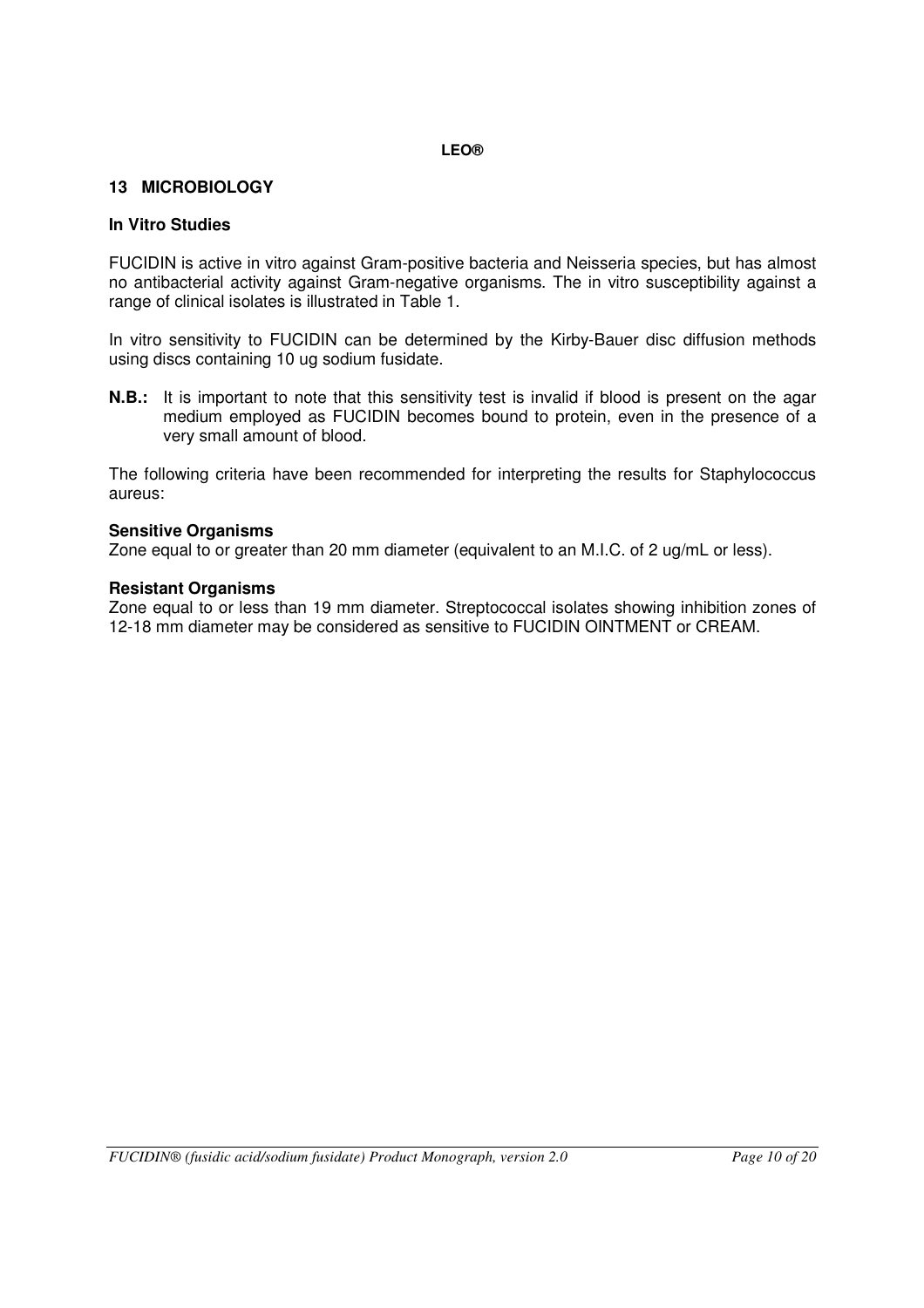|                                                                                                                                                                                    | No. of<br>strains<br>tested | Cumulative percentage of strains inhibited by<br>given concentration of Fucidin (in ug/mL)** |                          |                          |                          |                          |                          |                          |       |     | <b>Activity</b><br>Range in |               |
|------------------------------------------------------------------------------------------------------------------------------------------------------------------------------------|-----------------------------|----------------------------------------------------------------------------------------------|--------------------------|--------------------------|--------------------------|--------------------------|--------------------------|--------------------------|-------|-----|-----------------------------|---------------|
| <b>Species</b>                                                                                                                                                                     |                             | 0.015                                                                                        | 0.03                     | 0.06                     | 0.12                     | 0.25                     | 0.5                      |                          | $2^*$ | 4   | 8                           | ug/mL         |
| Staph. aureus (penicillin sens.)<br>Staph. aureus (penicillin resist.)                                                                                                             | 149                         | $\overline{\phantom{a}}$                                                                     | 11                       | 50                       | 74                       | 98                       | 100                      | 100                      | 100   | 100 | 100                         | $0.03 - 0.3$  |
| Strep. pyogenes                                                                                                                                                                    | 10                          | $\overline{\phantom{a}}$                                                                     |                          |                          | $\overline{\phantom{a}}$ |                          | $\overline{\phantom{a}}$ |                          |       | 40  | 100                         | $4 - 16$      |
| Strep. pneumoniae                                                                                                                                                                  | 13                          | $\overline{\phantom{0}}$                                                                     | $\overline{\phantom{a}}$ | $\overline{\phantom{0}}$ | $\overline{\phantom{0}}$ | $\overline{\phantom{a}}$ | $\overline{\phantom{a}}$ | $\overline{\phantom{0}}$ | 8     | 46  | 100                         | $2 - 16$      |
| Strep. faecalis                                                                                                                                                                    | 8                           | $\overline{\phantom{a}}$                                                                     |                          | $\overline{\phantom{a}}$ | $\overline{\phantom{0}}$ | $\overline{\phantom{a}}$ | $\overline{\phantom{0}}$ | 13                       | 13    | 100 | 100                         | $1 - 8$       |
| N. gonorrhoeae                                                                                                                                                                     | 102                         | $\overline{\phantom{a}}$                                                                     | 9                        | 19                       | 30                       | 47                       | 76                       | 92                       | 96    | 99  | 100                         | $0.03 - 4$    |
| N. meningitidis                                                                                                                                                                    | 108                         | 18                                                                                           | 51                       | 81                       | 92                       | 98                       | 100                      | 100                      | 100   | 100 | 100                         | $0.015 - 0.5$ |
| Clostridium spp.                                                                                                                                                                   | 42                          | $\overline{\phantom{a}}$                                                                     |                          | 21                       | 50                       | 74                       | 88                       | 100                      | 100   | 100 | 100                         | $0.06 - 1.0$  |
| Peptostrep. spp.                                                                                                                                                                   | 15                          | $\overline{\phantom{a}}$                                                                     |                          | 13                       | 40                       | 67                       | 73                       | 93                       | 100   | 100 | 100                         | $0.06 - 2$    |
| Bacteroides fragilis                                                                                                                                                               | 83                          | $\overline{\phantom{a}}$                                                                     |                          |                          |                          |                          |                          | 31                       | 80    | 89  | 94                          | $0.25 - 16$   |
| Bacteroides spp.                                                                                                                                                                   | 72                          | $\overline{\phantom{a}}$                                                                     |                          |                          | 14                       | 29                       | 47                       | 60                       | 79    | 90  | 94                          | $0.06 - 16$   |
| Corynebacterium spp.                                                                                                                                                               | 118                         | $\overline{\phantom{a}}$                                                                     |                          | 77                       | 79                       | $\overline{\phantom{a}}$ |                          | 87                       |       | 98  | $\overline{\phantom{a}}$    | $0.06 - 12.5$ |
| * isolates with MIC's greater than 2 ug/mL are considered to be insensitive at those serum concentrations achievable with normal doses of Fucidin.<br>Expressed as sodium fusidate |                             |                                                                                              |                          |                          |                          |                          |                          |                          |       |     |                             |               |

### **Table 1. Spectrum of In Vitro Activity of Sodium Fusidate**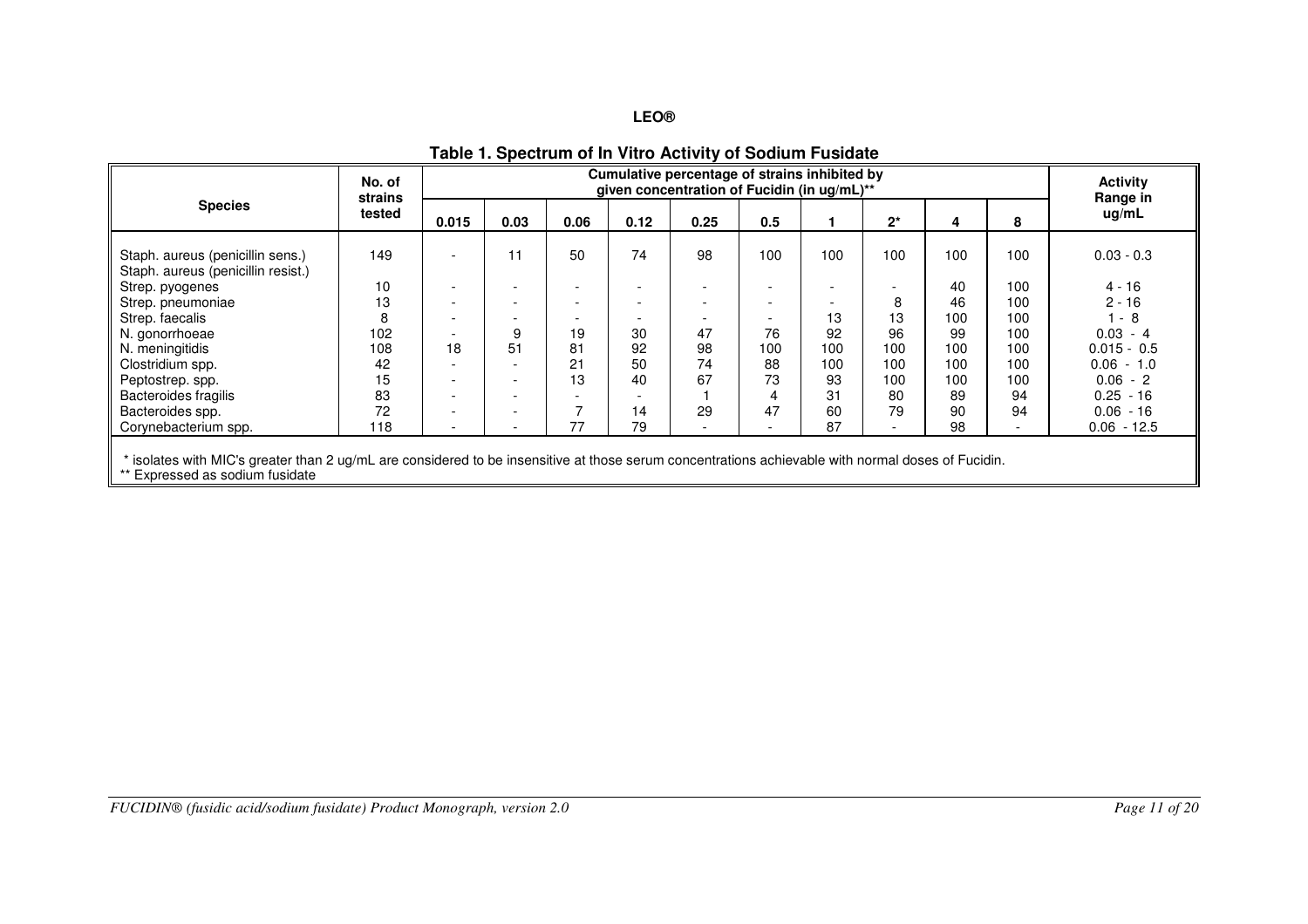The possibility of synergism between sodium fusidate and other antibiotics has been tested in meat infusion broth inoculated with sensitive strains of Staphylococcus aureus. Synergism has been demonstrated with penicillin V, penicillin G, erythromycin and picromycin.

In another experiment, the M.I.C.'s of combinations of benzyl penicillin or methicillin with fusidic acid were determined by the serial-dilution tube titration method. When the penicillin was added 2 hours before fusidic acid, the combination was synergistic. However when penicillin was added at the same time or later than fusidic acid, the two agents acted antagonistically. It has been suggested that these apparently opposing effects occur because fusidic acid rapidly inhibits protein synthesis, but the action of penicillin requires active cell growth. FUCIDIN and methicillin act antagonistically against staphylococcal strains which are susceptible to methicillin but not in methicillin-resistant strains.

Synergism between the penicillins and fusidic acid has only been observed with strains of Staphylococcus aureus that produce small amounts of penicillinase and not with penicillinasestable penicillins.

### **In Vivo Studies**

**Mice Protection:** Sodium fusidate, administered orally at levels of 20 to 2500 mcg per dose was tested in vivo in mice infected with a penicillin-resistant strain of Staphylococcus aureus, Streptococcus pyogenes C 203 or Mycobacterium tuberculosis, var. bovin, strain Ravenel. Sodium fusidate was active against Staphylococcus aureus at all levels, but active against Streptococcus pyogenes C 203 only at levels of 313 mg/dose and above. The drug did not prolong survival times of mice infected with Mycobacterium tuberculosis.

In another study, groups of mice were infected intraperitoneally with Streptococcus pyogenes C 203, Staphylococcus aureus (penicillin-resistant and penicillin-sensitive) or Diplococcus pneumoniae SV.1. When 1 dose of 250 mg/kg sodium fusidate was administered orally 24 or 6 hours prior to the staphylococcal infection, it protected 60% and 80% of the mice treated, respectively. When the single dose of sodium fusidate was administered 4, 2 and 1 hour preinfection or at the time of infection, 100% of the mice were protected. Sodium fusidate administered subcutaneously failed to protect the mice against Streptococcus pyogenes C 203 and Diplococcus pneumonia infections, regardless of the time of administration. Single subcutaneous and oral doses of sodium fusidate, vernamycin B and erythromycin (4.0, 20.0 and 100 mg/kg) were tested in corticosterone-treated mice which had been infected intradermally with 2 strains of Staphylococcus aureus, all three drugs protected the animals from lesions with the 20 mg/kg s.c. dose when given one hour after infection. When administered subcutaneously one hour pre-infection, erythromycin was 5 times more active.

With the oral route, all three drugs provided complete protection with 100 mg/kg given at the time of infection, but 500 mg/kg or more was required when the drugs were administered 3 to 6 hours post-infection. When the same three drugs were tested against an intraperitoneallyinduced staphylococcal infection, erythromycin was the most active drug.

**Rabbit Protection:** Rabbits were inoculated intradermally for 3 days with two different strains of Staphylococcus. When infection was induced 24 hours before the administration of sodium fusidate (32.5, 125 or 500 mg/kg), no beneficial effects on the induced lesions were observed; however, when the staphylococcal lesions were produced at the same time or 24 hours following drug administration, erythema was limited and the size of the lesions remained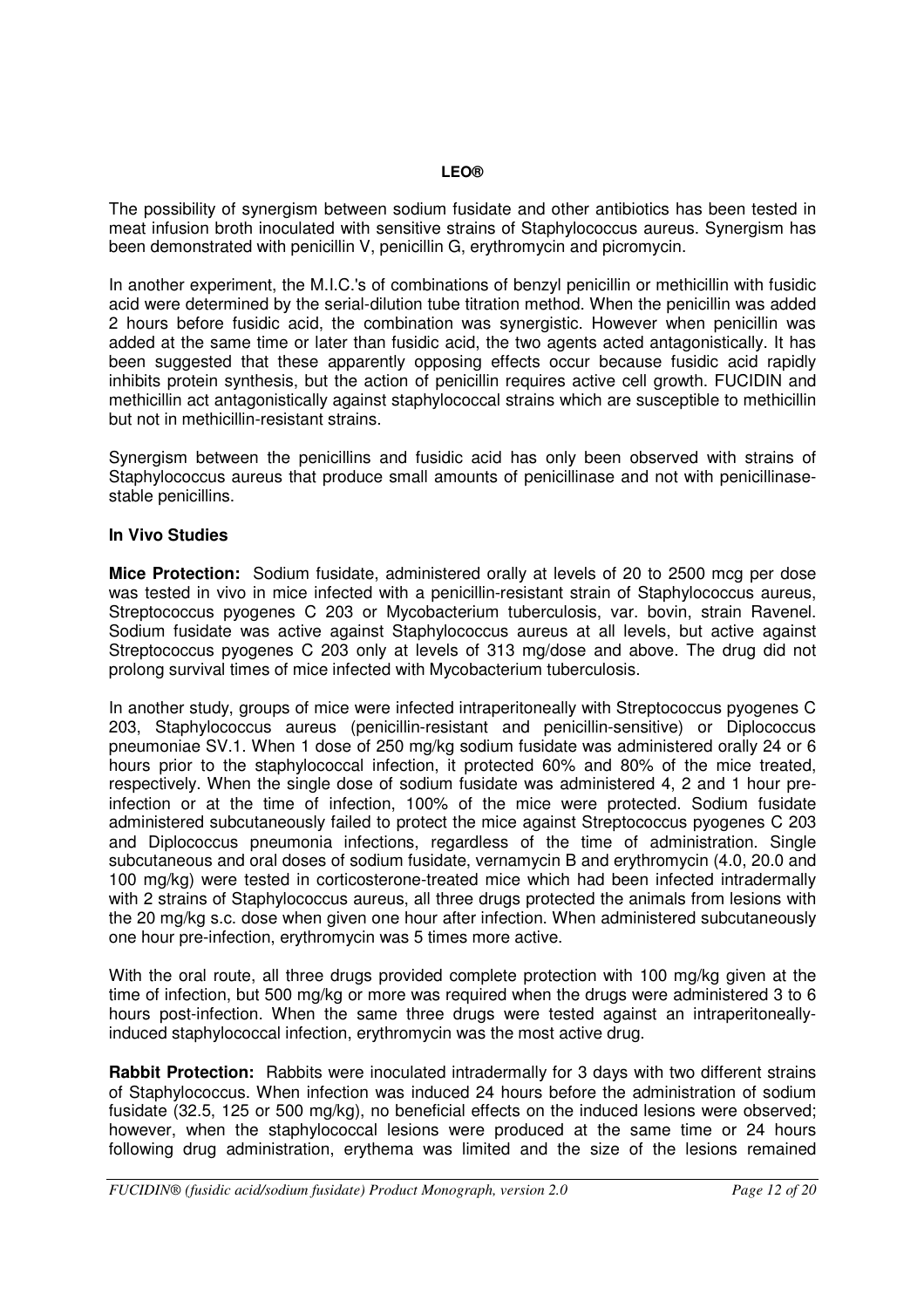constant throughout the test period (1 week) for all dose levels.

### **Resistance in vivo**

Although resistance to FUCIDIN has been rapidly induced in vitro, resistant strains have only occasionally been observed in the clinical setting. In one study, only 3 out of 1025 naturally occurring strains of Staphylococcus aureus were found to be resistant to FUCIDIN. In another study, only 10 out of 2700 clinical isolates of Staphylococcus showed resistance to FUCIDIN and all 10 strains were coagulase-positive Staphylococci. The degree of resistance exhibited by these strains was comparable to the resistance shown by various mutants in vitro.

Resistant strains of Staph. aureus have emerged following systemic treatment with FUCIDIN. In one study resistant strains of Staph. aureus emerged in 6 of 13 burn patients treated with 500 mg FUCIDIN two or three times daily for 7 days.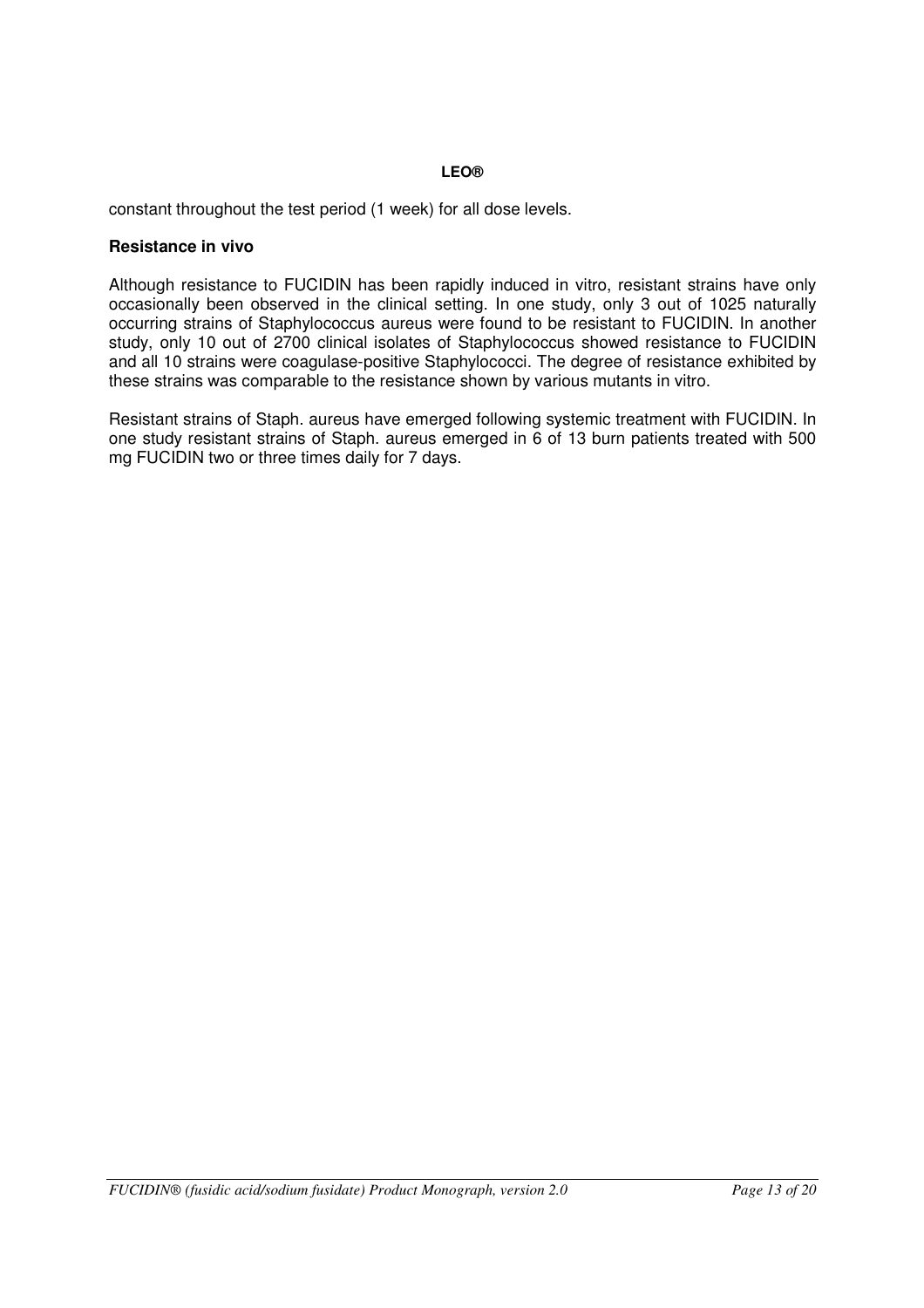# <span id="page-13-0"></span>**14 TOXICOLOGY**

#### **Acute Toxicity**

The following Table summarizes the acute toxicity data obtained for mice and rats:

| <b>DRUG FORM TESTED</b> | <b>SPECIES</b>               | <b>ROUTE OF</b><br><b>ADMINISTRATION</b> | NO. OF<br><b>ANIMALS</b>     | $LD_{50}$<br>(mg/kg) |
|-------------------------|------------------------------|------------------------------------------|------------------------------|----------------------|
| Sodium fusidate         | Mouse                        | Oral                                     | $\qquad \qquad \blacksquare$ | 975                  |
|                         | Mouse-M                      | Oral                                     | 50                           | 2150                 |
|                         | Mouse-M                      | Oral                                     | 190                          | 2045                 |
|                         | Mouse-F                      |                                          | 115                          | 2100                 |
|                         | Mouse                        | Subcutaneous                             | $\blacksquare$               | 313                  |
|                         | Mouse                        | Intravenous                              |                              | 205                  |
|                         | Mouse-M                      | Intravenous                              | 80                           | 180                  |
|                         | Mouse-F                      | Intravenous                              | 175                          | 190                  |
|                         | Mouse-M                      |                                          | 90                           | 175                  |
|                         | Mouse                        | Intraperitoneal                          | $\overline{\phantom{a}}$     | 170                  |
|                         | Rat                          | Oral                                     | 11                           | 2700                 |
| Fusidic acid            | Mouse                        | Oral                                     |                              | 5400                 |
|                         | Mouse                        | Intraperitoneal                          | $\qquad \qquad \blacksquare$ | 355                  |
|                         | Rat<br><b>Adults</b><br>Pups | Oral                                     | 10<br>10                     | 2263<br>443          |
| Diethanolamine          | Mouse                        | Intravenous                              | 10                           | 232                  |
| Fusidate                | Rat                          | Intravenous                              | 10                           | 192                  |

The signs and symptoms of toxicity of fusidic acid and its salts in mice were decreased activity, ataxia and convulsions; in rats, the only symptoms preceding death were decreased activity and slight salivation.

**Dogs:** Sodium fusidate was administered as a 10% solution by stomach tube to 2 fasted dogs in single doses of 250 and 500 mg/kg, respectively. Two other fasted dogs received the drug in the form of gelatin capsules in doses of 500 and 1500 mg/kg, respectively.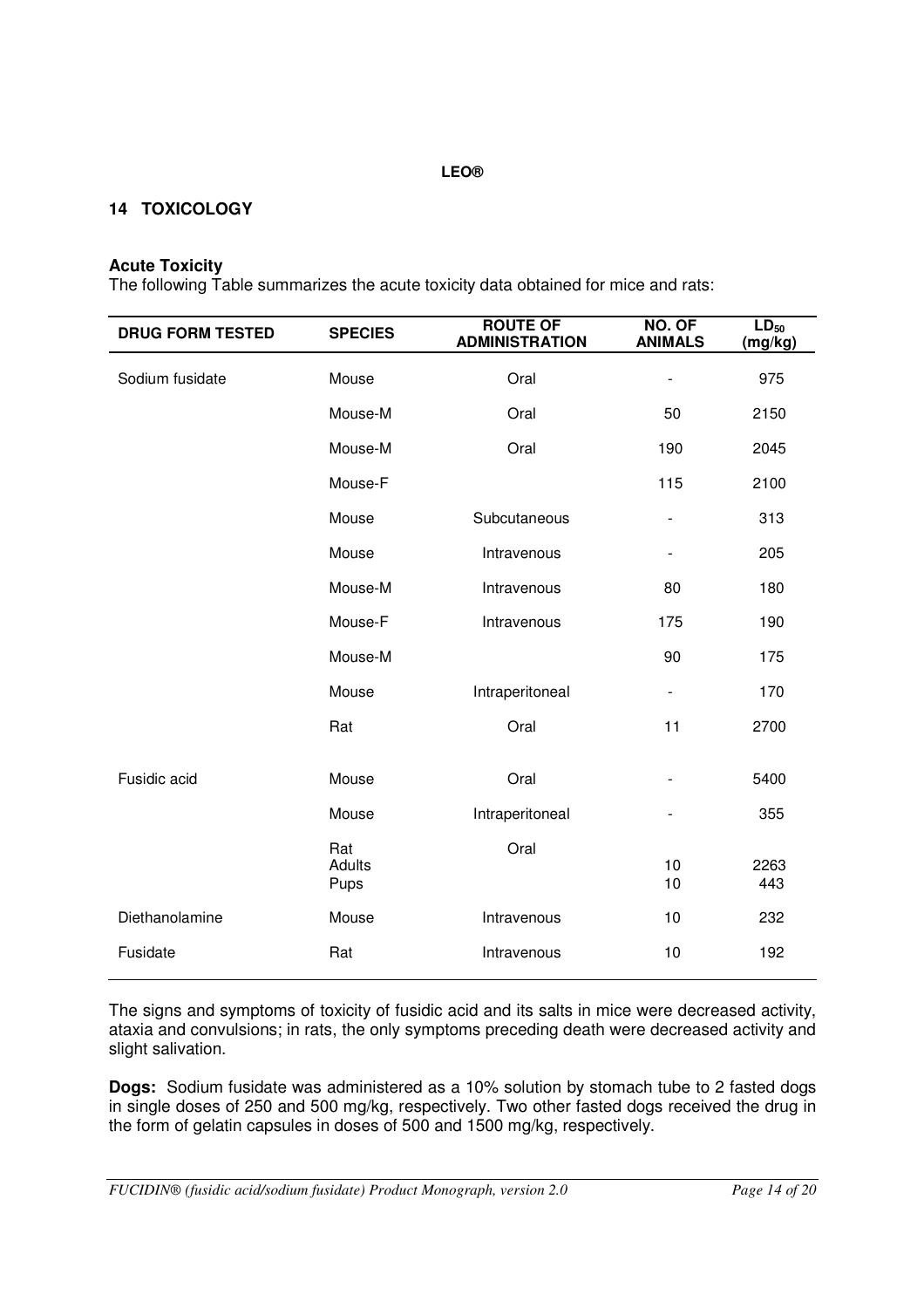No effects were noted in the dogs receiving 500 mg/kg by capsules. The remaining 3 dogs vomited within 8 to 60 minutes; the dog given 1500 mg/kg was lethargic for 12 hours, but no other effects were observed during a 7 day observation period. A dose-dependent increase in BSP retention times was observed.

### **Subacute Toxicity**

**Rats:** Sodium fusidate was administered in the diet of 2 groups composed of 5 male and 5 female rats at doses of 0 or 270 mg/kg/day for 4 weeks. A similar group received 500 mg/kg/day for 1 week and subsequently 1200 mg/kg/day for 3 weeks. None of the animals died during testing and no significant lesions attributable to the drug were found. Except for a slight to moderate weight retardation in males in the high dose group, the average rates of growth of the treated animals were comparable to those of the controls.

**Dogs:** Sodium fusidate was administered in the diet of 3 groups of 2 dogs each. One group served as the control; another group was dosed at 110 mg/kg/day for 4 weeks and the third group at 250 mg/kg for 1 week followed by 470 mg/kg/day for the next 3 weeks. None of the dogs showed any significant gross or micropathological alterations which were considered to be drug-related.

During the second and third weeks, one of the 2 dogs on the low dose showed reduction in appetite which was apparently due to poor palatability of the drug. One of the 2 dogs showed a slight weight loss. In the high dose group reductions in appetite limited drug intake to an average of 470 mg/kg/day. Both these animals had small weight losses, probably associated with reduced food intake.

### **Chronic Toxicity**

**Rats:** Sodium fusidate was administered in the diet to 4 groups of 40 rats at doses of 0, 200, 420 or 840 mg/kg daily for 34 weeks. High dose females and to a lesser degree, high dose males showed a small retardation of weight gain. Slight neutrophilia was also noted in both high dose males and females. Ten of the 14 high dose males showed mild fatty metamorphosis of the liver without significant cytopathological change.

In another study, rats received sodium fusidate administration orally at a dose of 200 mg/kg/day for 24 weeks. No influence on growth or hematology and no other toxic effects were observed.

In a third study, fusidic acid was administered orally to a group of 25 male and 25 female rats at a dose of 400 mg/kg/day, 6 days a week for 5 months. No hematological changes or other toxic effects were noted.

**Guinea Pigs:** No toxic effects were seen when sodium fusidate was administered orally to guinea pigs at doses of 80 mg/kg/day for 50 days.

**Dogs:** Sodium fusidate was included in the diet of 4 groups of 5 dogs in amounts to result in doses of 0, 90, 190 or 300 mg/kg for 26 weeks. Significant changes observed were: weight loss with significantly reduced appetite in one animal on the high dose; however, all other test animals maintained or gained weight comparable to the control group in spite of slightly reduced food intake ascribed by the investigator to poor palatability; one dog on the high dose showed definite increases in plasma bilirubin and BSP; one dog on the intermediate dose showed slight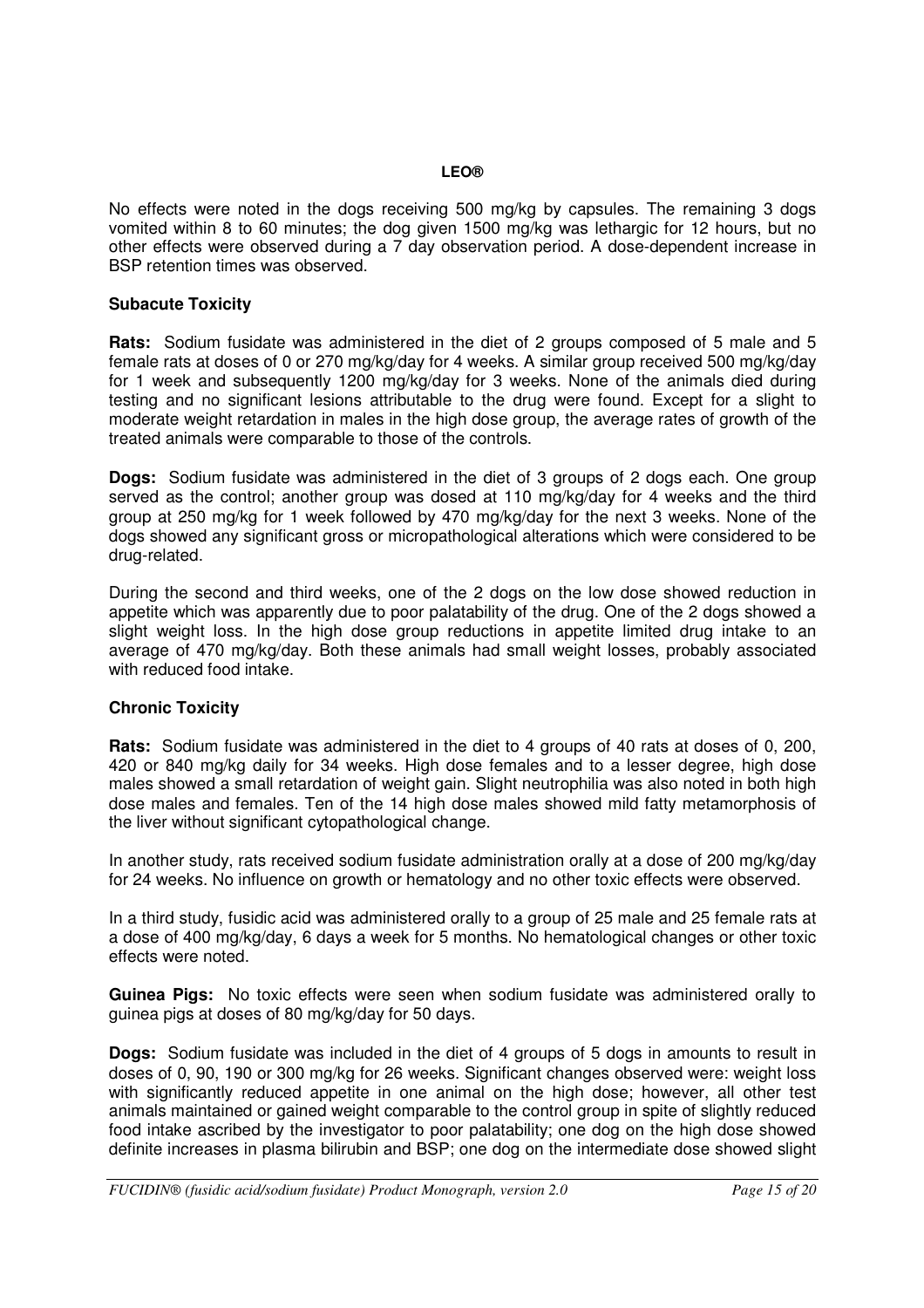to moderate increases in BSP, SGPT and alkaline phosphatase; one dog on the low dose showed a moderate increase in alkaline phosphatase and a slight increase in plasma bilirubin.

In another study, post-mortem examination revealed mild to moderate liver cell damage in one high dose dog (400 mg/kg/day) at 26 weeks, but the other animals showed no morphological changes with this dose attributable to the drug.

### **Ferility and Reproduction Studies**

Two groups, each comprised of 20 male and 20 female rats, received either 0 or 400 mg/kg sodium fusidate per day for 2 weeks before mating to weaning. Caesarian sections were performed on half the dams on the 20th day; the remainder were allowed to deliver naturally.

There were no significant differences between the treated and control dams with respect to per cent resorptions, the condition of the uteri or the number and weights of the pups. No soft tissue abnormalities were found in the pups of either group but skeletal anomalies (control group 2 pups missing ribs and dosed group 1 pup occipital bone formation incomplete and 1 pub rib deformities) appeared in 4% of the pups in both groups. The viability and lactation indices, reflecting neonatal development, were higher in the treated group than the control group, but all values were within normal limits.

### **Teratology Studies**

**Mice:** Pregnant mice were divided into 3 groups of 16-19 animals each and given daily doses of 20, 100 and 200 mg/kg sodium fusidate by gavage from the 6th to 15th day of gestation. Another group of 23 pregnant mice, serving as controls, received just water by gavage. On the 18th day of pregnancy, half the dams were sacrificed. The remainder was allowed to go to term.

Sex distribution of fetuses and young, fetal weight, birth weight and weight increase were normal and similar for all groups. The mean incidence of resorption was 1.2, 1, 0.5 and 0.6 per dam for the 20, 100 and 200 mg/kg groups and control group, respectively. Average litter size in the treated group did not differ significantly from that of the controls in any of the groups.

**Rats:** Pregnant rats were divided into 3 groups of 29-31 animals each and given daily doses of 20, 100 or 200 mg/kg sodium fusidate by gavage from the 3rd to the 15th day of gestation. Another group of 59 pregnant rats, serving as controls, received just water by gavage. On the 21st day of pregnancy, half the dams were sacrificed. The remaining dams were allowed to go to term.

The average rate of resorption was 1.2, 1.8, 1.7 and 1.3 per dam for the 20, 100 and 200 mg/kg and control groups, respectively. Litter size and sex distribution of the fetuses and young of the dosed animals were comparable to the controls with no dose-related differences. Birth weights and weight gain over a 4 month period were comparable for all groups. No fetal deformities were observed in any group.

**Rabbits:** Eighteen pregnant rabbits were treated orally with 125 mg sodium fusidate in tablet form once per day from the 6th to the 18th day of pregnancy. Eleven pregnant animals, serving as controls, received a placebo tablet each day. On the 30th day of pregnancy 9 treated animals and 3 controls were sacrificed. The remaining animals were allowed to go to term.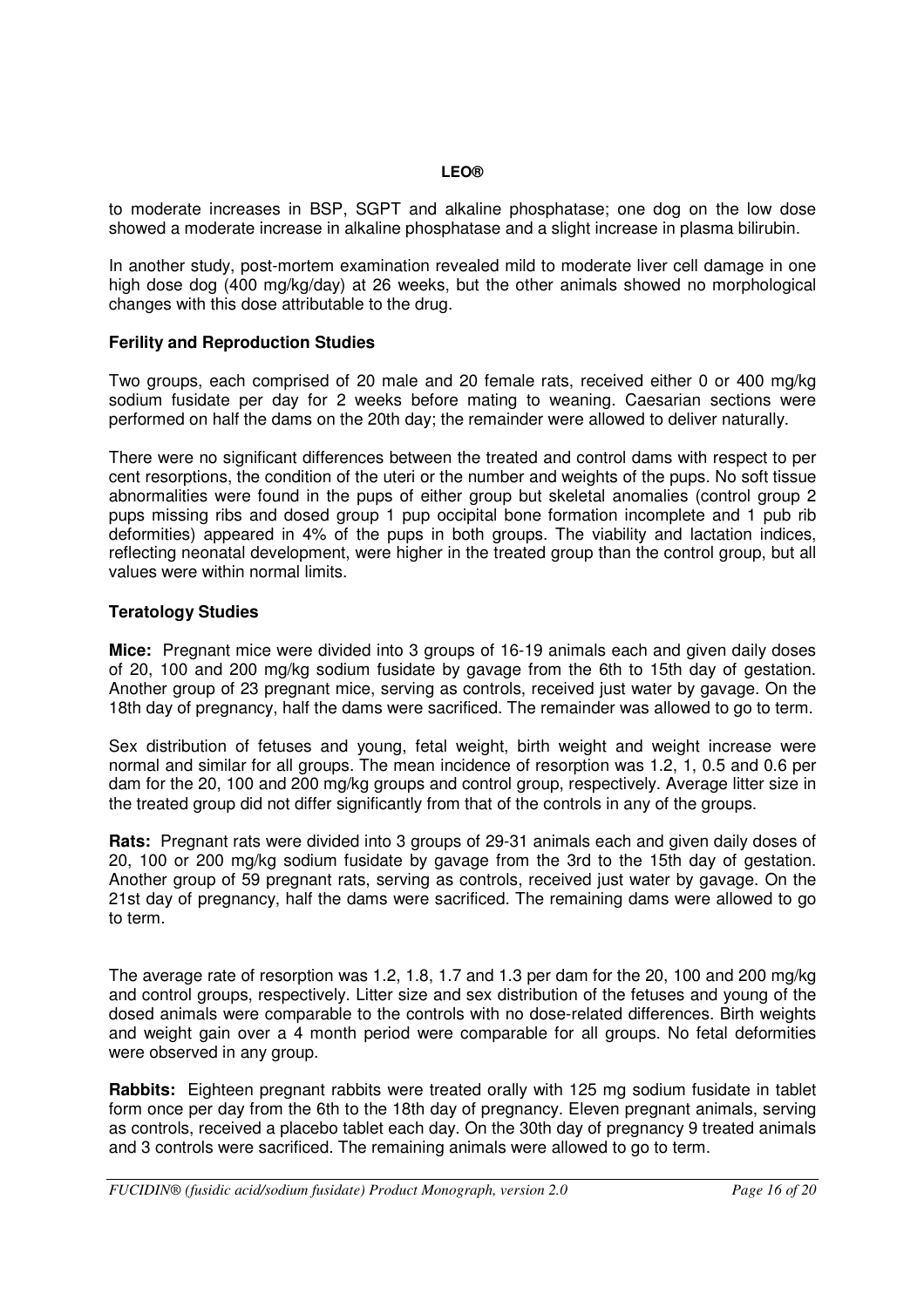Sex distribution of fetuses and young, fetal and birth weighs and weight gain were normal and similar for both groups. Three dead foetuses were found in each of 2 treated animals and in 1 control animal. Average litter size was lower in the treated group (4.8 young per litter) than in the control group (7.6 young per litter). Macroscopic examinations of the young failed to reveal any teratogenic or other abnormalities.

#### **Skin Tolerance Studies**

Daily application of FUCIDIN OINTMENT (sodium fusidate) to the ears of rabbits for a period of one month evolved neither general intolerance, local irritation to the eye, change in capillary permeability of the treated region, nor sensitization to the irritant effects of locally applied chloroform.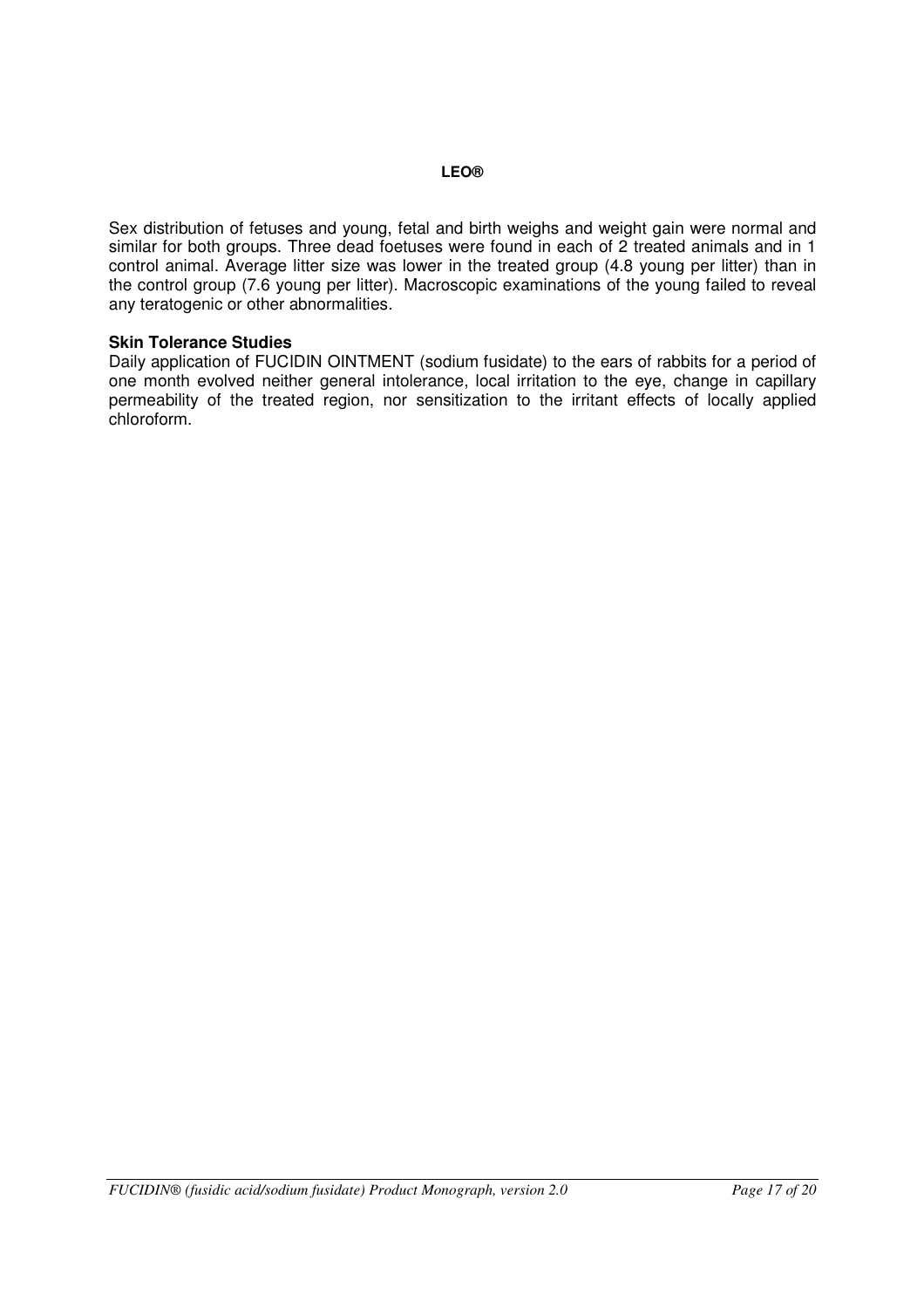# <span id="page-17-0"></span>**REFERENCES**

- 1. BALDWIN, R.J.T. and Cranfield, R.: A multicentre general practice trial comparing FUCIDIN OINTMENT and FUCIDIN CREAM. Brit. J. Clin. Prac. 35, No. 4: 157-160, 1981.
- 2. BAUER, A.V., Kirby, W., Sherris, J.C., Turck, M.: Antibiotic susceptibility testing by a standardized single disk method. Amer. J. Clin. path. 45:493, 1966.
- 3. BEUREY, J., Bermont, A., Vadot, J.: FUCIDIN Pommade, Med. Int. 1:353, 1966.
- 4. BOJS, G.: Treatment of Streptococcal impetigo contagiosa with FUCIDIN OINTMENT, Opus Med. 20:269-273, 1975.
- 5. CHOPRA, I.: Mechanisms of resistance to fusidic acid in Staphylococcus aureus. J. Gen. Microbiol. 96:229-238, 1976.
- 6. COLOMB, M.D.: Etude en dermatologie d'une pommade à base d'un nouvel antibiotique antistaphylococcique. Lyon Med. 215:1611-1614, 1966.
- 7. FLEMING, J.M., Mansfield, A.O.: The place of a topical antibiotic ointment in the treatment of common skin infections. Brit. J. Clin. Pract. 21:529-531, 1967.
- 8. GARBORG, O.: Cutaneous staphylococcal infections in children treated with FUCIDIN OINTMENT. T. Norske Laegeforen, 87: 1410-1412, 1967.
- 9. GARBORG, O., Nyjordet, R.: Pyogenic cutaneous infections in East African children treated with FUCIDIN OINTMENT. Tropical Ped. Environ. Child Health, 17:153-157, 1971.
- 10. General Practitioner Research Group: Sodium fusidate in acne. Practitioner, 193:55-57, 1964.
- 11. GODTFREDSEN, W.O., Albrethesen, C., Daehne, W.V., Tybring, L., Vangedal, S.: Transformation of fusidic acid and the relationship between structure and antibacterial activity. Antimicrob. Agents Chemother.: 132-137, 1965.
- 12. GODTFREDSEN, W.O., Vangedal, S.: The structure of fusidic acid and helvolinic acids. Tetrahedron, 18:1029-2049, 1962.
- 13. GRIMMER, H., Wagner, W., Nowak, H.: Zur Frage der Neomycin-resistenz von Staphylokokken, Z. Haut Geschlechtsk 40(8):271-273, 1966.
- 14. GUTTLER, F., Tybring, L.: Interaction of albumin and fusidic acid. Brit. J. Pharmacol. 43:151-160, 1971.
- 15. HARVEY, C.L., Knight, S.G., Sih, C.K.: On the mode of action of fusidic acid. Biochemistry, 5:3320-3327, 1966.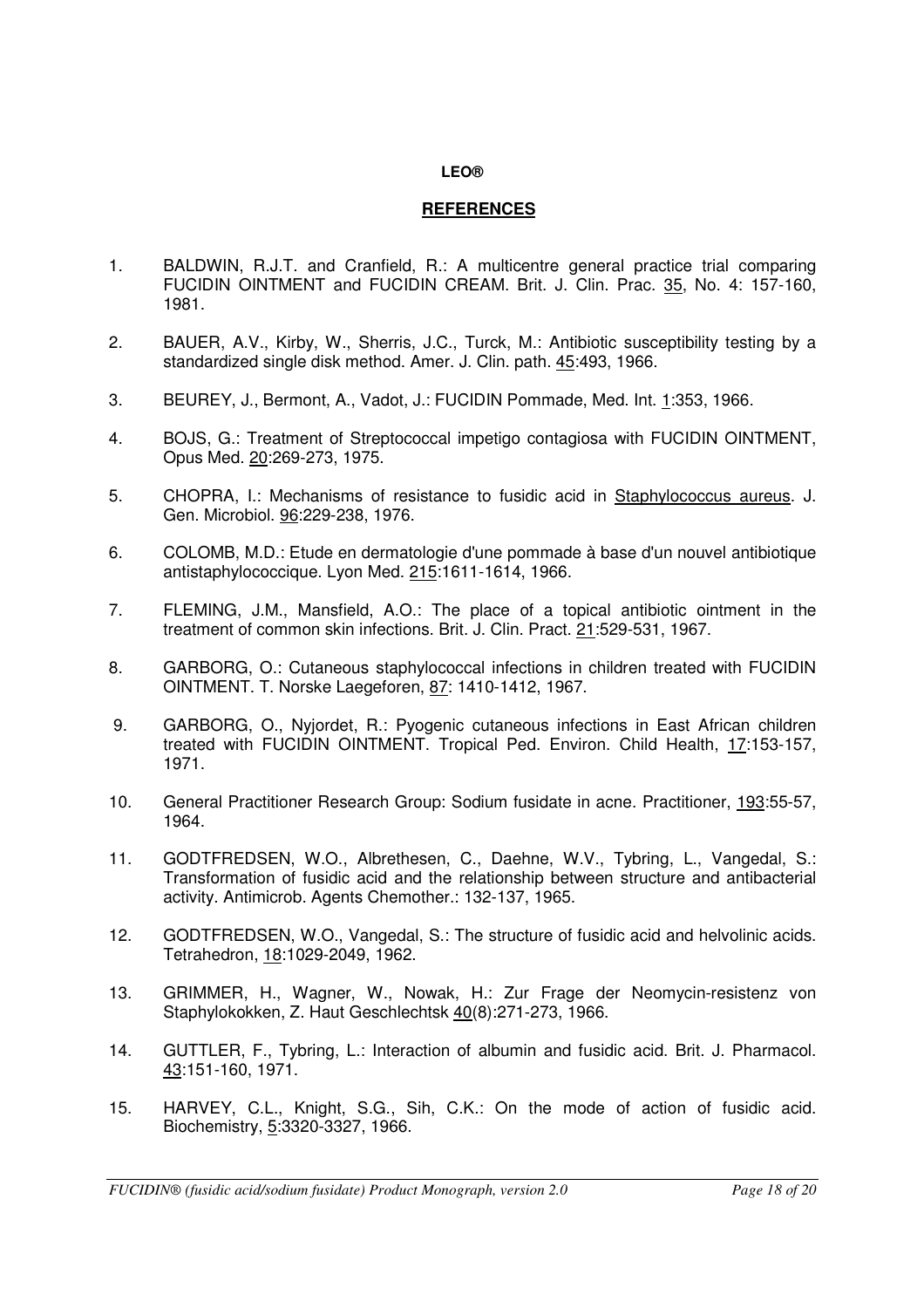- 16. JACKSON, N., Verling, W., Deasy, D.F.: Treatment of cutaneous infections with FUCIDIN OINTMENT. Clin. Trials J. 3:591-596, 1966.
- 17. KJELSTRUP, Y.: The treatment of staphylococcal infections with FUCIDIN OINTMENT. Tidssk Norske Laegefor 88:2031-2035, 1968.
- 18. KNIGHT, A.G., Vickers, C.F.H., Percival, A.: The percutaneous absorption of antibacterial substances. Brit. Jour. Derm. 81 (Suppl. 4):88-91, 1969.
- 19. LEGUES, B.: Etude clinique d'une nouvelle pommade antibiotique: le fusidate de sodium. Med. Int. 3:451-456, 1963.
- 20. McCORMACK, B., Nathan, M.S., Fernandez, A.: Practical evaluation of a new sodium fusidate (FUCIDIN) wound dressing. J. Irish. Med. Assoc. 61(370):137-141, 1968.
- 21. MACMILLAN, A.L., Sarkany, I.: Specific topical therapy for erythrasma. Brit. J. Derm. 82:507-509, 1970.
- 22. PAKROOH, H.: Comparative trial of FUCIDIN OINTMENT and CREAM in skin sepsis. J. Int. Med. Res. 8:425-429, 1980.
- 23. PAKROOH, H.: A comparison of sodium fusidate ointment (FUCIDIN) alone vs oral antibiotic therapy in soft tissue infections. Curr. Med. Res. Opin. 5:289-294, 1978.
- 24. RITCHIE, I.C.: Clinical and bacterial studies of a new antibiotic tulle. Br. J. Clin. Prac. 22:15-16, 1968.
- 25. RITCHIE, I.C.: Economic aspects of surface sepsis; a trial of FUCIDIN OINTMENT. Clin. Trials J. 3:529-530, 1966.
- 26. SOBYE, P.: Cutaneous Staphylococcus aureus infections treated with FUCIDIN OINTMENT. Ugeskr Laeger, 128:204-207, 1966.
- 27. SOMERVILLE, D.A., Noble, W.C., While, P.M., Seville, R.H., Savin, J.A., et al: Sodium fusidate in the treatment of erythrasma. Br. J. Derm. 85: 450-453, 1971.
- 28. STEWART, G.T.: Steroid antibiotics. Pharmakotherapia, 2:137, 1964.
- 29. TANAKA, N., Kinoshita, T., Masukawa, H.: Mechanism of protein synthesis inhibition by fusidic acid and related antibiotics. Biochem. Biophys. Research Comm. 30:278-283, 1968.
- 30. TANAKI, N., Yamaki, H., Lin Y., Umezawa, N.: Further studies on inhibition of protein synthesis by fusidic acid and helvolinic acids. J. Antibiotics, 20:156-161, 1967.
- 31. TRAUB, W.H., Kleber, I.: Interpretation of diffusion susceptibility data obtained with 10 ug Fucidin (sodium fusidate) discs against clinical isolates of Staphylococcus aureus. Chemother. 20:92-96, 1974.
- 32. VICKERS, C.F.H.: Percutaneous absorption of sodium fusidate and fusidic acid. Br. J.